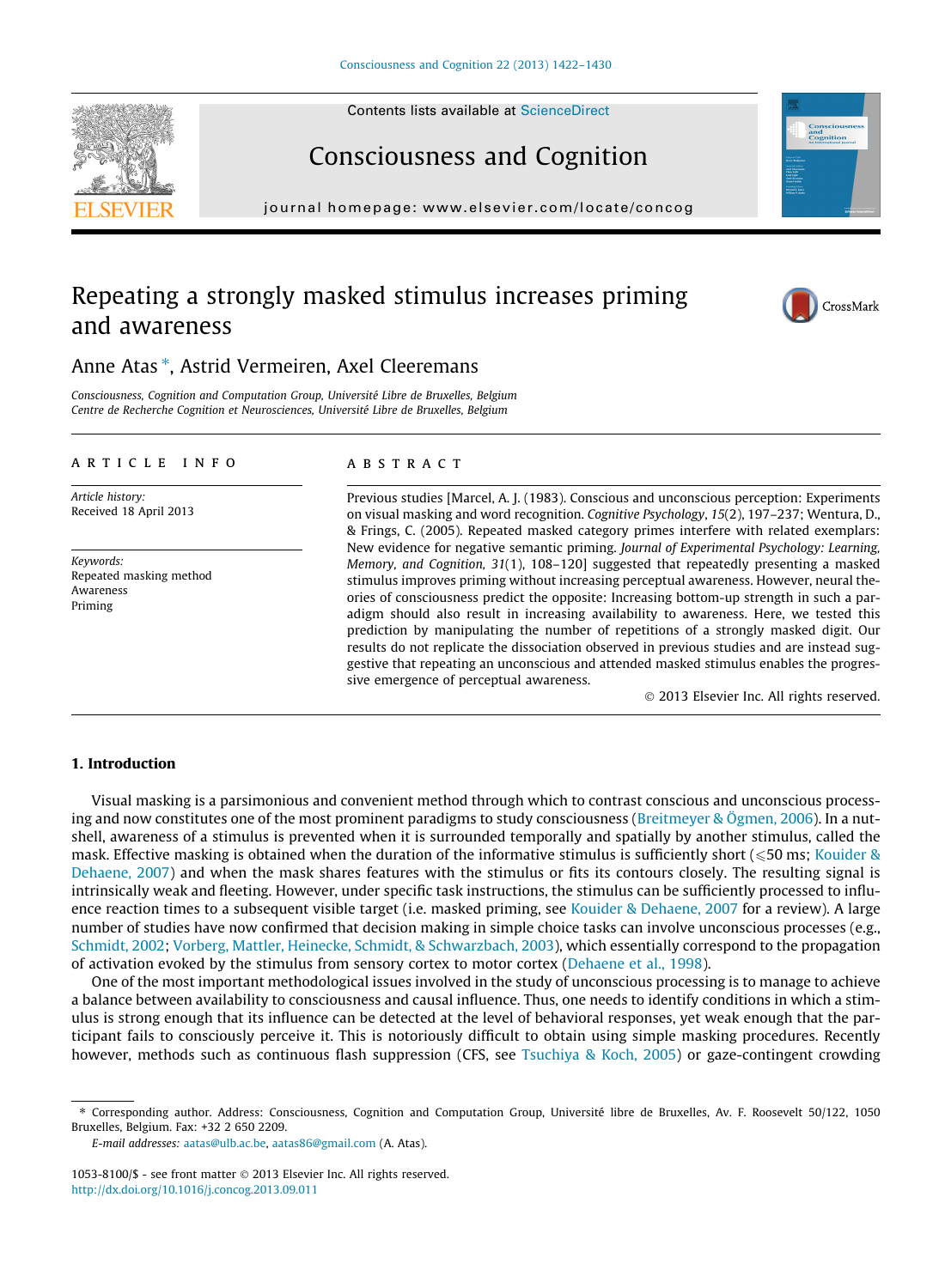(GCC, see [Kouider, Berthet, & Faivre, 2011](#page-8-0)) have made it possible to present stimuli for long durations (so achieving greater strength) while affording sustained invisibility (e.g. [Almeida, Mahon, Nakayama, & Caramazza, 2008; Bahrami et al., 2010;](#page-7-0) [Faivre & Kouider, 2011\)](#page-7-0). Interestingly, [Marcel \(1983,](#page-8-0) see also [Wentura & Frings, 2005](#page-8-0)) had already proposed a different manner to achieve both stimulus strength and stimulus invisibility: The repeated masking paradigm. In this paradigm, a strongly masked stimulus is repeated many times, thus resulting in a relatively long stream of identical masked stimuli. In such conditions, both [Marcel \(1983\)](#page-8-0) and [Wentura & Frings, 2005](#page-8-0) found that stimulus processing, as reflecting through priming, improved with increasing repetitions while perceptual awareness did not, thus demonstrating reliable subliminal processing.

However, both studies suffer from methodological limitations that hinder their conclusions. Several aspects of the specific method used by [Marcel \(1983\)](#page-8-0) are suggestive that his findings could have stemmed from partial awareness of the primes rather than from accumulation of unconscious evidence. Indeed, Marcel used a very long duration for the inter-prime interval (IPI, 1000 ms) and inserted a warning signal (a tone) between the final prime and the target, which were also separated by 1000 ms. With this procedure, it is likely that participants withheld their attention until the occurrence of the warning sound, hence dedicating little or no attention to the successive masked primes. Noteworthy, the priming effect found through this method contrasts with other studies on unconscious priming, which have systematically shown that prime influence completely vanishes (1) when the delay between the offset of the prime and the onset of the target exceeds a few hundred milliseconds or (2) when top-down attention is not directed to the masked prime ([Dupoux, de Gardelle, &](#page-8-0) [Kouider, 2008; Ferrand, 1996; Greenwald, Draine, & Abrams, 1996; Kiefer & Brendel, 2006; Naccache, Blandin, & Dehaene,](#page-8-0) [2002\)](#page-8-0). Based on such studies, we might therefore expect, with the Marcel method, that the weak neural trace elicited by the current unattended prime completely disappears before the appearance of the next unattended prime or of the target, unless these masked primes were partially conscious. Importantly, prime awareness was assessed through a subjective measure in the Marcel study, whereas all the studies mentioned above assessed prime awareness through an objective measure, which is currently more prevalent in the literature (see [Kouider & Dehaene, 2007](#page-8-0) for a review). Thus, the priming effects observed by Marcel might be explained by an underestimation of prime visibility, at least based on an objective threshold of awareness. Therefore, an eclectic approach with objective and subjective awareness concurrently measured, is preferable ([Pasquali, Timmermans, & Cleeremans, 2010; Vermeiren & Cleeremans, 2012](#page-8-0)).

[Wentura and Frings \(2005\)](#page-8-0) compared a standard (i.e., single prime) and a repeated masked prime condition and found the same level of awareness in both cases, but a significant priming effect only in the repeated condition. Importantly however, the two conditions were not strictly comparable, and this is problematic insofar as interpretation is concerned. In the repeated masked prime condition, primes and masks both lasted 14 ms (IPI = mask duration) and each appeared 10 times in quick succession. In the standard masked prime condition, the single prime lasted 28 ms and was followed by a mask of 14 ms and then by of blank of 243 ms. The target was presented 14 ms after the last prime repetition in the repeated condition, while it was presented 257 ms after the single prime in the standard condition. Thus, the activation evoked by the single prime could have already decayed substantially when the target was presented ([Greenwald et al., 1996](#page-8-0)), and the prime itself was probably presented outside the temporal window of attention allocated to the target ([Naccache et al.,](#page-8-0) [2002\)](#page-8-0). Both factors can explain the absence of a priming effect in the standard condition (i.e., single prime). Moreover, [Avons](#page-7-0) [et al. \(2009\)](#page-7-0) failed to obtain a priming effect despite using exactly the same repeated masking procedure.

Whether the repetition of a masked stimulus can increase its potency without increasing its availability to awareness thus remains an open issue. In this respect, it is worth reflecting upon the predictions that contemporary models of consciousness would make in this particular case.

Let us first consider higher-order theories (HOT) of consciousness (see [Dienes, 2004, 2008; Lau & Rosenthal, 2011;](#page-8-0) [Rosenthal, 2005\)](#page-8-0), which most naturally align with the use of subjective measures to assess awareness. According to HOT, a representation is a conscious representation when the agent entertains, in a non-inferential manner, a higher-order thought to the effect that the target first-order representation exists. Crucially, the higher-order thought (or representation) does not need itself to be conscious. Its existence, however, makes the agent conscious of the contents of the target firstorder representation. An important prediction of HOT is that the strength, or quality of a first-order representation can be wholly dissociated from the extent to which it is available to consciousness. Such a dissociation is precisely what is observed in cases such as blindsight or change blindness, in which high-quality stimuli fail to be available to form the contents of conscious awareness in spite of their strength. HOT accounts for such phenomena by invoking the lack of relevant higher-order thoughts: The stimulus thus elicits appropriate first-order representations, which nevertheless remain unconscious because they fail to be accompanied by relevant higher-order representations. HOT thus predicts that a graded, repetition-dependent increase in priming is possible in the absence of awareness, just as observed in both the Marcel study and in the Wentura and Frings study.

However, and in contrast, the results of both studies appear to be at odds with the predictions of other contemporary models of consciousness (e.g., [Cleeremans, 2008, 2011; Dehaene & Naccache, 2001; Lamme & Roelfsema, 2000\)](#page-7-0), most of which would instead predict that repeated presentations of the same masked stimulus should increase availability to awareness. Indeed, according to [Lamme and Roelfsema \(2000\)](#page-8-0), in the absence of a mask, the neural activation elicited by the stimulus propagates forward in the brain until it reaches higher areas, which then send feedback to the lower areas by means of recurrent interactions. Such re-entrant processing is assumed to maintain stimulus activation and ensure their stability, hence enabling awareness. However, when a mask is presented immediately after a brief stimulus, re-entrant processing—and hence awareness—is interrupted because the stimulus-driven activation in the lower areas is replaced by activation from the mask, so resulting in an absence of coherent feedback. Thus, on this account, if a single masked stimulus is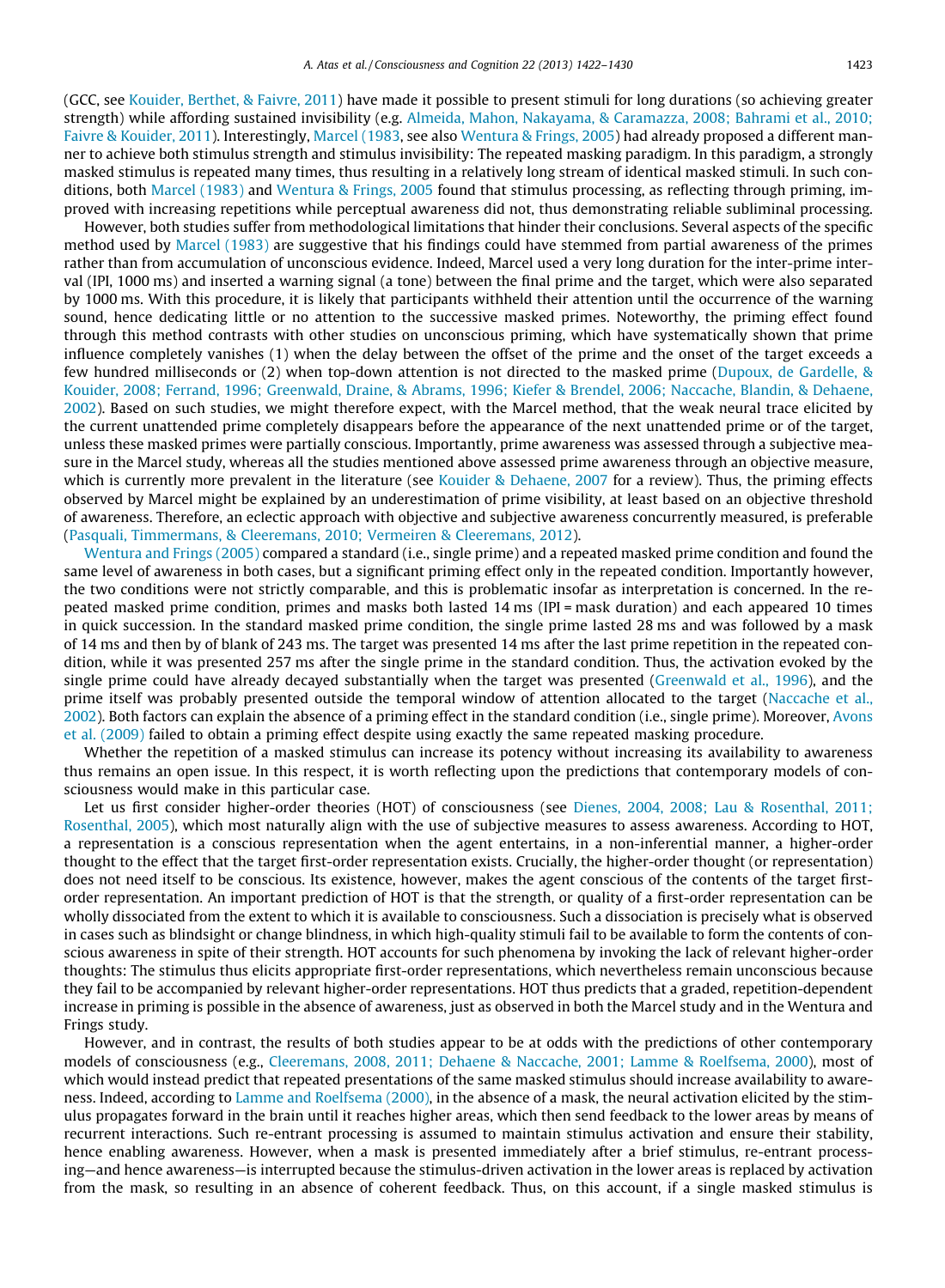presented, re-entrant processing is impaired and so is conscious access. However, if this masked stimulus is rapidly followed by another masked stimulus, recurrent processing should be possible, and this should in turn result in an increase in awareness: The higher areas activated by the first stimulus could then send feedback to the lower areas activated by the second (prime) stimulus. Thus, the Recurrent Processing Theory (RPT) of Lamme would predict graded increases in both priming and in availability to awareness as the number of repetitions of a masked stimulus increases. The same holds for Cleeremans's Quality of Representation (QoR) account ([Cleeremans, 2008, 2011](#page-7-0)), which would likewise predict, graded increases in both priming and availability to consciousness when the stimulus is of low quality.

The global workspace theory (GWT) of [Dehaene and Naccache \(2001\)](#page-8-0) predicts the same effect, but through a different neural account. According to GWT, conscious access arises when the parieto-frontal network is activated by the stimulus and sends feedback to the specific modules involved in the task. In GWT, consciousness is characterized as being all or none: A stimulus can elicit a conscious representation only when (1) it receives top-down attentional amplification and (2) it is sufficiently strong to activate the parieto-frontal network. On this basis, we can predict that when the masked stimuli are attended and the inter-stimulus interval is shorter than a few hundreds milliseconds, the weak activation evoked by the first stimulus would not completely disappear when the second is presented, and the successive activations should therefore accumulate. When the total activation becomes sufficiently strong to activate the parieto-frontal network, this would result in a conscious percept. Thus, GWT would predict a repetition-dependent graded increase in priming and a more non-linear, sharp transition between unconscious and conscious processing after a sufficient number of repetitions has taken place.

In this light, the purpose of the present study was to investigate the effects of a repeated masked stimulus with a more controlled methodology than used by either [Marcel \(1983\)](#page-8-0) or [Wentura and Frings \(2005\).](#page-8-0) To do so, we manipulated the number of presentations of a masked stimulus in two visibility tests (an objective measure and the subjective PAS scale from [Ramsøy & Overgaard, 2004](#page-8-0)), using a numerical priming paradigm ([Dehaene et al., 1998\)](#page-8-0). The objective visibility test and the priming task both involved comparing the presented digit (either the prime or the target digit depending on the task) to a fixed reference of 5. If the digit was smaller than 5, participants were instructed to respond with the left index; if the digit was larger than 5, participants were instructed to respond with the right index. Similar to the design of [Marcel \(1983\)](#page-8-0), the two kinds of tasks (i.e. visibility and priming tasks) were randomly interleaved in the same blocks. However, information indicating which task had to be performed was presented later in the trial in comparison with the original study. Indeed, the cue (''detection'' on the prime or ''lexical decision'' on the target) was presented at the beginning of the trial in the Marcel study, which in our view was not sufficient to promote continuous attention to the masked primes during the lexical decision task. As mentioned previously, Marcel also used a tone warning signal between the final prime and the target, which makes it possible to withhold attention until the occurrence of the sound. In our study, participants knew which task to perform only when the target was displayed on the screen. If the target was a number, they had to perform the task on this target (priming task). Conversely, if the target was a letter, they had to perform the task on the (repeated) prime (visibility test). Moreover, in the priming task, we compared three different prime-target relationships in order to assess the processing level at which both the priming effect and the accumulation of activation occur. Indeed, [Naccache et al. \(2002\)](#page-8-0) proposed that the global priming effect may be decomposed in two separate priming effects that correspond to different levels of processing of the masked primes: a visual and a motor effect. The visual effect can be quantified by subtracting reaction times to congruent repeated trials (e.g., both the prime and the target are "4") from the reactions times to congruent non-repeated trials (e.g., the prime is "4" and target is ''1''): in both cases, the primes evoke the same response as the target, but they are only visually identical in the congruent repeated trials. The motor effect can likewise be assessed by subtracting the reaction times to congruent non-repeated trials (e.g. the prime is "4" and target is "1") from the reactions times to incongruent trials (e.g. the prime "4" and target is ''6''): in both cases, the primes are visually different from the target, but they evoke a different response only in the incongruent trials. Prime digits were always practiced as targets, which reinforced pure visuo-motor processing [\(Damian, 2001](#page-7-0)). While [Marcel \(1983\)](#page-8-0) and [Wentura and Frings \(2005\)](#page-8-0) used a semantic priming paradigm, we thus opted for a visuo-motor priming task. The underlying idea was to assess a level of processing that was more robustly evidenced in the literature (see [Kouider &](#page-8-0) [Dehaene, 2007](#page-8-0) for a review) and is the basis of any higher type of processing: perceptual processing of the primes is required to reach any higher level of processing such as semantic processing.

# 2. Method

# 2.1. Participants

Twenty-five students (age range: 18–35) from the Université Libre de Bruxelles participated in this study. They reported normal or corrected-to-normal vision and were naive as to the purpose of the experiment. They received credit for a psychology course or were paid  $(10\varepsilon)$  for their participation.

#### 2.2. Apparatus and stimuli

Stimuli were displayed on a CRT monitor (Philips 107T, resolution 800  $\times$  600) at a refresh rate of 75 Hz, and controlled by E-prime 1.1 (PST software, Pittsburgh, USA). Subjects viewed the screen from a distance of 60 cm. Responses were executed with the index fingers of both hands and collected through the two extreme keys of a button box.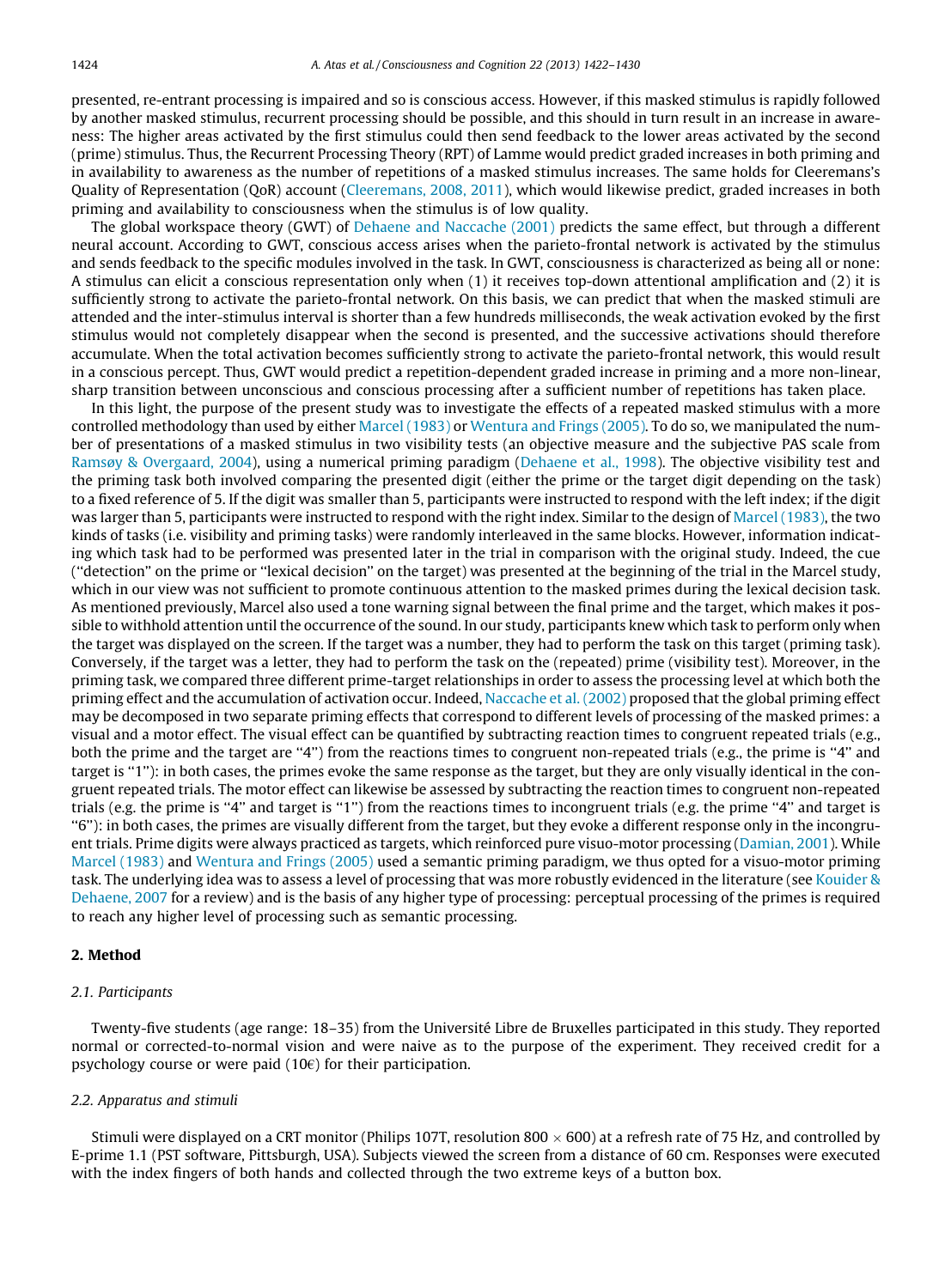All stimuli were black and displayed at the center of the screen on a gray background. Both prime and target stimuli were the Arabic numbers 1, 4, 6 and 9 presented in a Courier New font (size 18). The six different masks consisted of the superposition of (1) a hash mark and (2) a sign randomly chosen amongst  $\epsilon$ ,  $\epsilon$ ,  $\epsilon$ ,  $\epsilon$ ,  $\epsilon$ ,  $\epsilon$ ,  $\epsilon$ ,  $\epsilon$ ,  $\epsilon$ ,  $\epsilon$ ,  $\epsilon$ ,  $\epsilon$ ,  $\epsilon$ ,  $\epsilon$ ,  $\epsilon$ ,  $\epsilon$ ,  $\epsilon$ ,  $\epsilon$ ,  $\epsilon$ ,  $\epsilon$ ,  $\epsilon$ ,  $\epsilon$ ,  $\epsilon$ ,  $\epsilon$ ,  $\epsilon$ ,  $\epsilon$ (size 20). The order of the masks varied randomly within and between trials.

# 2.3. Design and procedure

In the priming task, participants were instructed that they would see a target digit (1, 4, 6 and 9) and that they were to compare it to a fixed reference of 5. They had to press the right button for targets larger than 5 and the left button for targets smaller than 5 as fast and as accurately as possible. In the visibility task, participants were instructed that they would see a digit followed by a letter at the center of the screen. Instructions stressed that (1) the digit would be very difficult to see because of its short duration and the presence of other signals before and after them, and that (2) the digit could be repeated 1, 3, 8 or 20 times. We assessed prime visibility using both a subjective and an objective measure on each trial. For the objective task, participants were instructed to apply the same instructions to the repeated masked digit as in the priming task. If they were unable to categorize the digit primes, they were asked to guess. For the subjective task, we used the PAS scale ([Ramsøy & Overgaard, 2004\)](#page-8-0), in which participants report on the quality of their subjective experience through a 4-point scale: ''No experience'', (2) ''Brief glimpse'', (3) ''Almost clear experience'', and (4) ''Absolutely clear experience''.

The priming and awareness trials were randomly interleaved in the same blocks. Participants were instructed to be ready to perform a task either on the invisible or on the visible digit on each trial. Importantly, information indicating which task was to be performed on any particular trial was conveyed by the identity of the target stimulus (a digit or a letter). If the target was a digit, they had to perform the task on this target (priming task). Conversely, if the target was a letter, they had to perform the task on the prime (visibility tests). Thus, participants only discovered which task they had to perform at the end of the trial, which made top-down attention to the repeated masked stimuli during the priming task necessary.

To prepare participants to our difficult task, a series of three training sessions were performed before the experimental blocks. The first training session consisted of the visibility tests. The second consisted of the priming task. Participants performed 10 trials of each task in two separate and successive training sets. Finally, the third training session consisted of a mixture of the trials of the two preceding training sessions, with 14 trials: 8 priming trials (60%) and 6 awareness trials (40%).

Relative to trial onset, we used a fixed onset delay of the target across all conditions of prime repetitions so that participants could predict exactly when the target was going to appear. Thus, the sequence of each trial for the priming task con-sisted of 43 visuals displays (see [Fig. 1](#page-4-0)): (1) a fixation cross presented for 500 ms, (2) a forward mask shown for 80 ms, (3) the prime (which could either be an Arabic number or a blank screen) presented for 26.66 ms, and (4) a backward mask displayed for 80 ms. The couple formed by the prime and the backward mask was repeated 20 times (events 3–42). Finally, the target was presented until participants had responded or until 1000 ms had elapsed (43). A feedback (''try to be faster'') was presented in red for 1500 ms when the response had not been given sufficiently fast (i.e. for RT > 1000 ms). The interstimulus interval was a blank screen presented for 500 ms. Further, in the condition in which the prime was only presented once, only the final prime display contained an Arabic number, with the 19 earlier events consisting of blank screens. Similarly for the conditions in which primes were presented 3 or 8 times, only the final 3 or the final 8 prime displays contained an Arabic number, with the 17 or 12 earlier events consisting of a blank screen. Finally, in the condition with 20 prime repetitions, each prime display contained an Arabic number. Note that all numerical primes were identical within a trial. The sequence of events occurring within a single trial in the visibility task was the same as in the priming task, except that targets were replaced by a random letter chosen from the alphabet. The letter target was presented until the response to the prime's category had been completed. Immediately thereafter, a display containing a description of the 4-point scale of the PAS was presented on the screen. Participants were instructed to indicate their subjective experience of the prime orally. The experimenter manually recoded participants' responses with one of 4 keys of the keyboard.

The whole Experiment consisted of 640 trials subdivided in 16 blocks of 40 trials, each block contained 24 priming trials (60%) and 16 visibility trials (40%). In the priming trials, there were 16 possible combinations of prime-target pairs: 4 possible targets (1, 4, 6 and 9)  $\times$  4 possible primes (1, 4, 6 and 9). Out of these 16 combinations, by definition there are 4 congruent-repeated pairs (e.g. 4–4), 4 congruent-non-repeated pairs (e.g. 1–4) and 8 incongruent pairs (e.g. 6–4). To ensure an equal amount of trials in each of these 3 congruency conditions, we presented the congruent-repeated and the congruentnon-repeated combinations 8 times and the incongruent combinations 4 times, leading to 32 trials in each condition. Furthermore, we manipulated the number of prime presentations (1, 3, 8 or 20 prime presentations). In sum, there were 384 priming trials (32 trials  $\times$  3 congruency conditions  $\times$  4 numbers of prime presentations). In the visibility trials, there were also 4 possible primes (1, 4, 6 and 9), but the target was a random letter. The number of prime presentations was also manipulated (1, 3, 8 or 20 prime presentations). We presented each possible combination (4 possible primes  $\times$  4 numbers of prime presentations) 16 times, summing up to 256 awareness trials.

## 3. Results

Median reaction times for correct responses (96% of the trials) of the priming task were submitted to a repeated measures ANOVA with Number of prime repetitions (1, 3, 8 or 20 times) and Congruency (congruent-repeated, congruent-non-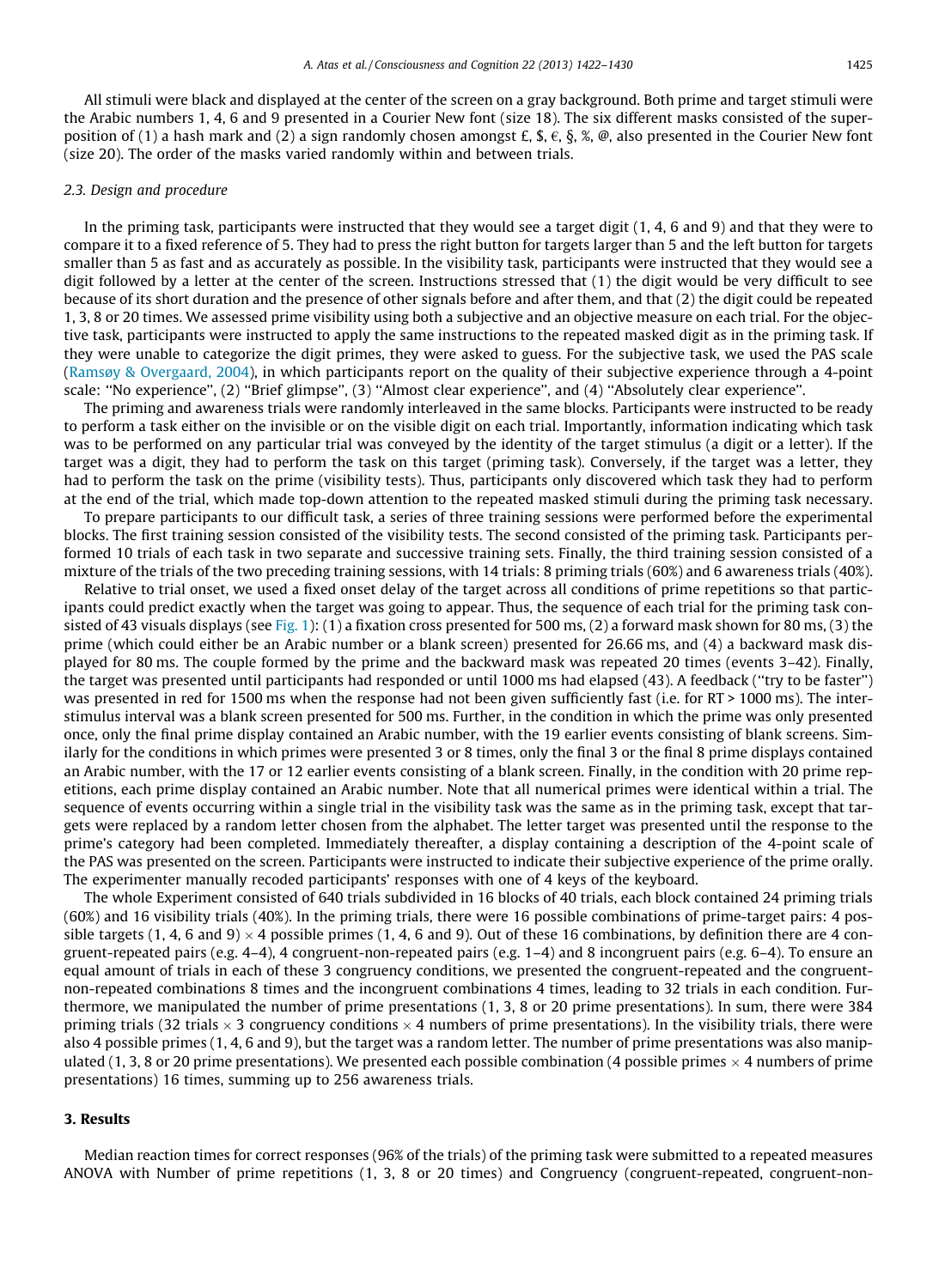<span id="page-4-0"></span>

Fig. 1. Experiment design. Each trial always contained 20 presentations of both the prime display and the backward mask, but the prime display could be an Arabic number or a blank screen. In the condition with 20 prime repetitions (A), each prime display contained an Arabic number. In contrast, in the condition with 1 presentation of the prime (B), only the last prime display contained an Arabic number, the 19 others were a blank screen. The conditions with 3 and 8 repetitions of the prime number were constructed with the same logic. In the priming task (A), participants were asked to compare the target with the reference 5. In the visibility tests (B), participants were asked to compare the successive primes with the reference 5, and then, to choose between the 4 levels of subjective visibility of the PAS scale.

repeated or incongruent) as within-subject factors. Results of this analysis are plotted in [Fig. 2](#page-5-0). A main effect of Congruency was observed  $(F(2,48) = 19.72, p < .001)$ . Planned comparisons indicated that the priming effect was only visual  $(F(1,24) = 25.17, p < .001$ , magnitude effect 14.23 ms), and did not reach the motor level of processing  $(F < 1)$ . Crucially, this Congruency effect interacted significantly with the Number of prime repetitions ( $F(6,144) = 4.96$ ,  $p < .001$ ). Planned comparisons indicated that the visual priming was highly significant for 8 and 20 prime repetitions ([8 presentations: t(24) = 4.21,  $p < .001$ ; magnitude effect 21.7 ms], [20 presentations:  $t(24) = 4.57$ ,  $p < .001$ ; magnitude effect 31.3 ms]). For 3 prime presentations, the magnitude of the visual priming was 9 ms but failed to reach significance  $(t(24) = 1.56, p = .132)$ . All other priming effects (visual priming for one prime presentation and all motor priming effects) were not significant (all  $ps > .27$ ). The same repeated measures analysis performed on error rates revealed no significant effects.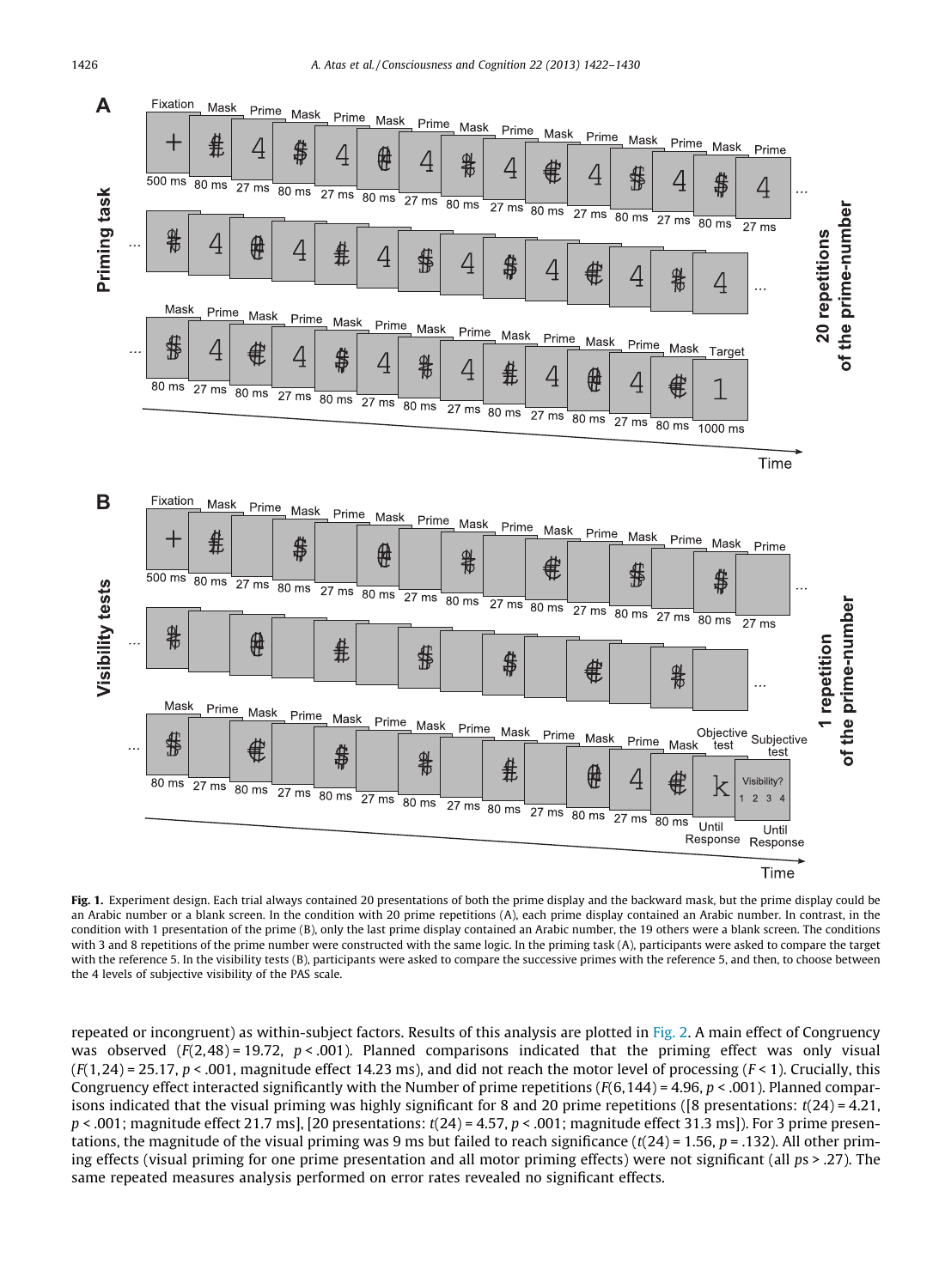<span id="page-5-0"></span>

Fig. 2. Priming effect. Median reaction times were plotted separately for each condition of prime-target relationship and for each number of prime repetitions. Error bars represent one standard error of the mean.



Fig. 3. (A): Objective and subjective visibility performance. d'Values (gray triangle) and mean scores of the PAS scale (black dot) were plotted separately for each number of prime repetitions. Error bars represent one standard error of the mean. (B) Proportion of each PAS rating as function of the number of prime repetitions.

To assess the visibility of the primes, individual d' values were submitted to a repeated measures analysis with Number of prime repetitions (1, 3, 8 or 20 times) as a within-subject factor. Results of this analysis are plotted in Fig. 3A. We observed a highly significant effect of the Number of prime repetitions;  $F(3,72) = 18.85$ ,  $p < .001$ . A t test against the null mean for each Number of prime repetitions indicated that  $d'$  value was not significantly different from zero only for one presentation of the prime ([1 presentation:  $t(24) = 1.47$ ,  $p = .153$ ;  $d' = 0.08$ , accuracy = 51%], [3 presentations:  $t(24) = 3.03$ ,  $p = .006$ ;  $d' = 0.28$ , accuracy = 55%], [8 presentations:  $t(24)$  = 6.05, p < .001;  $d'$  = 0.54, accuracy = 60%], [20 presentations:  $t(24)$  = 8.62, p < .001;  $d' = 0.86$ , accuracy = 64%]).

Average PAS scores were submitted to a repeated measures analysis with Number of prime repetitions (1, 3, 8 or 20 times) as a within-subject factor. We also observed a highly significant effect of the Number of prime repetitions  $(F(3, 72) = 43.92, p < .001)$ .

# 4. Discussion

The assumed advantage of the repeated masked paradigm is to circumvent one of the most important methodological problems in the study of unconscious processing, which is that unconscious influences might be short-lived because the stimulus itself is very brief ([Dupoux et al., 2008; Ferrand, 1996; Greenwald et al., 1996\)](#page-8-0). In other words, the observed limits of subliminal processing might result not from the fact that such processing is unconscious, but rather from the fact that the stimuli themselves are very weak because of the specific methods used to degrade the signal ([Barbot & Kouider, 2012; Wen](#page-7-0)[tura & Frings, 2005\)](#page-7-0). The repeated making method was thus based on the idea that repeating the same masked stimulus would increase the total duration of an unconscious stimulus without increasing its availability to conscious access. Two other methods have been developed to increase the duration of a stimulus that remains unconscious: [Tsuchiya & Koch,](#page-8-0) [2005'](#page-8-0)s Continuous Flash Suppression (CFS) paradigm on the one hand, and [Kouider et al., 2011](#page-8-0)'s Gaze-Contingent Crowding (GCC) on the other hand. While it has now been well demonstrated that both methods make it possible to prolong the duration of the stimulus while maintaining it outside of awareness ([Almeida et al., 2008; Bahrami et al., 2010; Faivre & Kouider,](#page-7-0) [2011\)](#page-7-0), the effects of a repeated masked stimulus remain unclear and somewhat controversial. Indeed, [Marcel \(1983\)](#page-8-0) and [Wentura and Frings \(2005\)](#page-8-0) found that repeatedly presenting a masked stimulus improves priming without increasing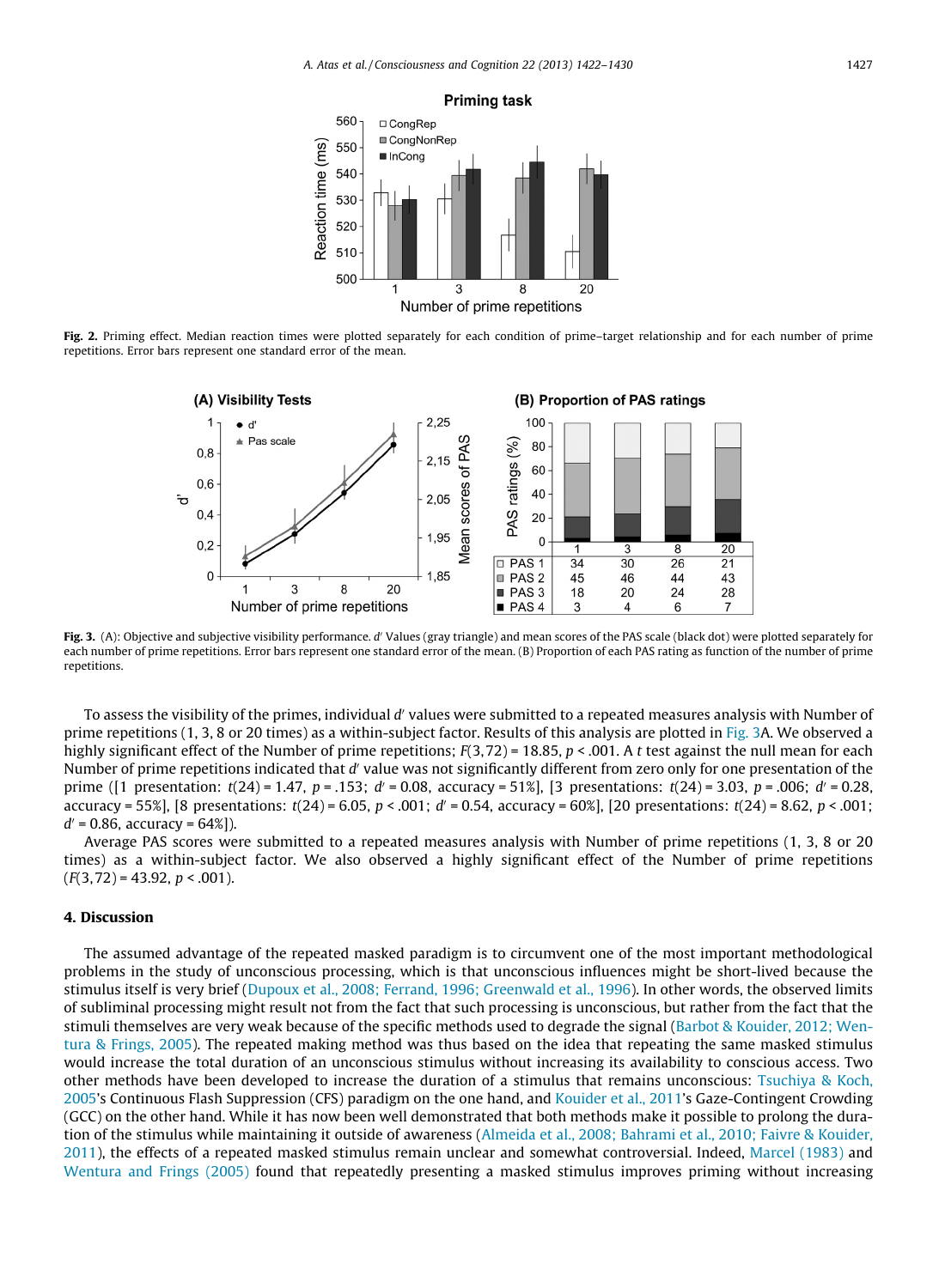perceptual awareness, suggesting that unconscious processing is preserved over time by using this method. However, contemporary theories of consciousness diverge regarding the effect of repeating the same masked stimulus. Both the Recurrent Processing Theory (RPT) of Lamme & Collaborators (e.g., [Lamme, 2010; Lamme & Roelfsema, 2000](#page-8-0)) and [Cleeremans's \(2008,](#page-7-0) [2011\)](#page-7-0) Quality of Representation (QoR) framework predict that both priming and awareness should gradually increase with stimulus strength in a repeated masking paradigm, at least when the stimulus is overall of low quality. The Global Work-space Theory (GWT) of [Dehaene and Naccache \(2001\), Dehaene, Changeux, Naccache, Sackur, and Sergent \(2006\), Dehaene](#page-8-0) [and Changeux \(2011\)](#page-8-0) would likewise predict a repetition-dependent graded increase in priming, but also a more non-linear, sharp transition between unconscious and conscious processing after a sufficient number of repetitions has taken place. Higher-order theories (HOT) of consciousness ([Dienes, 2004; Dienes, 2008; Lau & Rosenthal, 2011; Rosenthal, 2005](#page-8-0)) would instead predict that a graded, repetition-dependent increase in priming is possible in the absence of awareness.

The goal of the present study was thus to examine the effect of repeating a strongly masked stimulus on both priming and subjective/objective awareness with a better methodology than previous studies. Consistent with the RPT and the GWT theories of consciousness, our results demonstrate a systematic increase in perceptual awareness, using both objective and subjective measures: both tests showed an increase in awareness with the number of prime repetitions, beginning at chance level performance for a single presentation and gradually increasing with up to 20 repetitions, a condition for which participants exhibited a high ability to discriminate. Therefore, multiple presentations of a masked stimulus enable conscious access where a single presentation does not. Noteworthy, the proportion of visible trials according to the subjective measure (PAS responses 3 and 4) was 35% for 20 repetitions and it was 21% for one repetition (see [Fig. 3](#page-5-0)). We might therefore question whether the strong priming observed for 20 repetitions and the absence of a priming effect in the case of only one repetition stems from the increased proportion of visible trials in the former case (+14%). Thus, it remains possible that the repetitiondependent increased priming might on some trials be associated with unconscious processing at a subjective threshold of awareness even though both subjective and objective awareness increased with prime repetitions based on all trials. Further studies using a subjective visibility measure on each priming trial would be helpful to explore whether priming also increases through repetition for invisible trials only (e.g. PAS response 1 or 2).

The increase of both objective and subjective awareness was gradual rather than non-linear (see [Fig. 3](#page-5-0)), which is more consistent with the Recurrent Processing Hypothesis of [Lamme and Roelfsema \(2000\), Lamme \(2010\)](#page-8-0) and with Cleeremans' QoR framework. According to the model of Lamme, when a single masked stimulus is presented, re-entrant processing is impaired and so is conscious access. However, when this masked stimulus is rapidly followed (i.e. before the activation from the stimulus has completely vanished) by another masked stimulus, recurrent processing should no longer be precluded because the higher areas activated by the first stimulus could then send feedback to the lower areas activated by the second stimulus. Recurrent processing should be reinforced by each repetition of the same masked prime and this might result in turn in an increase in awareness. Although the increase of awareness with prime repetition might be due to this form of physiological summation ([Lamme, 2010; Lamme & Roelfsema, 2000\)](#page-8-0), another, intriguing, possibility is that the increase in prime awareness might simply stem from probability summation. According to this hypothesis, which is congruent with the Partial Awareness Hypothesis ([Kouider, de Gardelle, Sackur, & Dupoux, 2010\)](#page-8-0), the probability that the prime reaches awareness based on a unique prime presentation increases with the total number of prime presentations. In our study, we found that with a single presentation of the prime, the average proportion of correct detections is 0.51. This value is very close to the guessing probability of 0.50. If we assume that in the singe-presentation condition, the prime reaches awareness and is therefore correctly detected with a proportion of only .01, then, based on simple probability summation, the probability of the prime being detected and reaching awareness at least once in N repetitions is  $.01 * N$ . For  $N = 3$ , that probability is 0.03; for  $N = 8$ , it is 0.08; and for  $N = 20$ , it is 0.20. When these values are added to the guessing probability of 0.5, the resulting values of 0.53, 0.58 and 0.70 are in fact close to the actual values of 0.55, 0.60 and 0.64. Further studies manipulating the Inter-Prime-Interval (IPI) might help to disentangle the two hypotheses, or the respective contributions of their purported underlying mechanisms. According to the continuous physiological accumulation hypothesis, the increase of awareness with prime repetition would be affected by the duration of IPI. If the IPI is very long (e.g. 2 s), the weak representation evoked by the first prime would completely vanish from the brain before the next prime would appear (see [Gaillard et al., 2009\)](#page-8-0). In this case, increase of awareness with repetition would not occur anymore. Conversely, the probability summation hypothesis predicts that the IPI would not affect the increase of awareness with prime repetition. Indeed, this hypothesis concerns the conscious perception of the prime at each individual repetition, and thus irrespectively of the delay inserted between each prime repetition.

It is important to note that the present study was an exact replication neither of [Marcel \(1983\)](#page-8-0) nor of [Wentura and Frings](#page-8-0) [\(2005\)](#page-8-0). For this reason, critical methodological differences between our study and those prior reports might explain why we found an increase of awareness with prime repetition and they did not. The most important difference is that they used a larger set of more complex stimuli (i.e. words) to examine semantic priming, whereas we used only 4 prime digits practiced as target to examine visuo-motor priming. Stimulus set size and stimulus complexity might influence conscious access [\(Kouider et al., 2010; Windey, Gevers & Cleeremans, 2013](#page-8-0)), and might thus also affect the number of stimulus repetitions necessary to have a conscious percept. However, we consider it unlikely that repeating simple masked stimuli would increase availability to awareness while repeating complex masked stimuli would not. An increase of awareness with the number of masked prime presentations is predicted by extant leading theories independently of the complexity of the stimuli.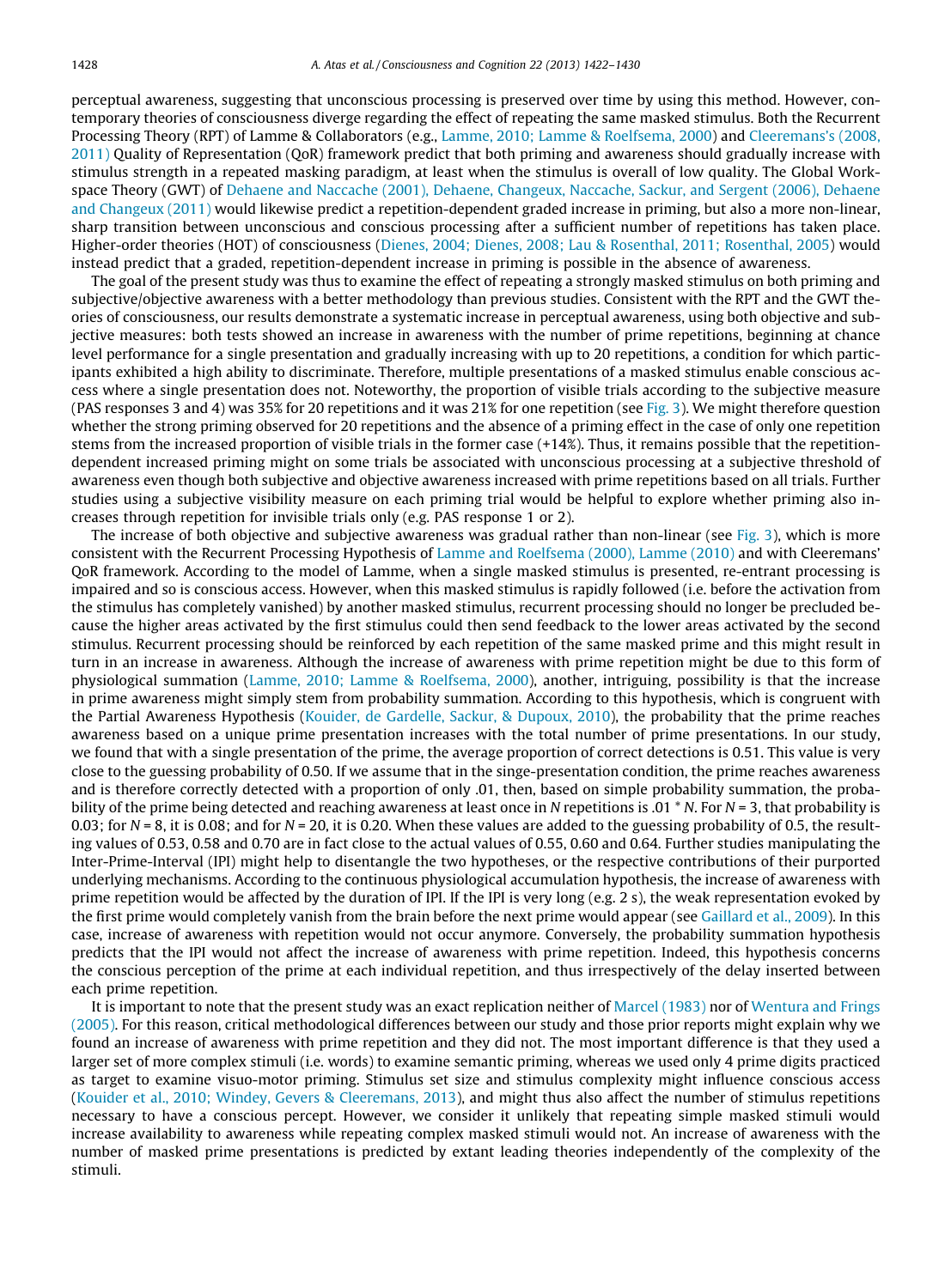<span id="page-7-0"></span>While our study suggests that repeating exactly the same masked stimulus over time seems not very efficient to prevent conscious access, presenting slightly different stimuli successively might be more efficient. Indeed, [Jaskowski, Skalska, and](#page-8-0) [Verleger \(2003\)](#page-8-0) found increased priming without increasing awareness when they successively presented several stimuli arranged so that the next stimulus in the sequence was slightly larger than the previous ones. This way, each stimulus also acted as a metacontrast mask for the preceding one. Nevertheless, [Jaskowski et al. \(2003\)](#page-8-0) only used four repetitions of the stimulus. Thus, it remains an open issue whether an improvement of conscious access might occur with a larger amount of repetitions of slightly different primes. Systematically comparing these two repeated masking methods would be necessary to determine the extent to which they might differ in precluding conscious access.

Finally, only visual priming increased with repetitions, while motor priming failed to influence behavior, suggesting that priming could only reach a low level of processing in our paradigm and that perceptual and motor priming might be dissociated from each other with masked prime repetition. Unlike previous studies using the same numerical comparison task (e.g., [Del Cul, Dehaene, & Leboyer, 2006; Kouider & Dehaene, 2009; Naccache et al., 2002](#page-8-0)), we also failed to find unconscious priming for a single presentation of the masked prime. Importantly however, and in contrast to these prior studies, we mixed two different kinds of trials within the same blocks: the priming trials for which instructions required fast and accurate response to a visible target, and the visibility trials for which instructions required accurate responding to the strongly masked primes. Although the task was the same in both situations (i.e. categorize an Arabic number), our design might be considered as involving a dual-task situation because participants were required to execute the categorization task on either the masked prime or the target depending on information conveyed by the target: if the target was a number then they were required to categorize it, and if not they were required to use the information they had perceived about the prime to carry out the same task. Ansorge (2004) directly tested the impact of dual-task interference on unconscious priming and observed that unconscious processing was significantly reduced in a dual-task condition compared to a single-task condition. In the same way, it might be possible that our dual-task design had a detrimental effect on unconscious prime processing. The absence of unconscious priming might also be due to the specific masks we used to degrade the stimulus signal. Indeed, whereas previous studies used either strings of random letters or geometric forms, we opted for stronger masks consisting in the superposition of a hash-mark and a sign randomly chosen among different symbols (i.e.  $E$ ,  $\hat{\bf s}$ ,  $\hat{\bf \epsilon}$ ,  $\hat{\bf \delta}$ ,  $\hat{\bf \epsilon}$ ,  $\hat{\bf \epsilon}$ ,  $\hat{\bf \epsilon}$ ,  $\hat{\bf \epsilon}$ ,  $\hat{\bf \epsilon}$ ,  $\hat{\bf \epsilon}$ ,  $\hat{\bf \epsilon}$ ,  $\hat{\bf \epsilon}$ ,  $\hat{\bf \epsilon}$ ,  $\hat{\bf \epsilon}$ ,  $\$ 

To conclude, our results show, in contrast to previous studies using a similar design, that successive repetitions of a strongly masked stimulus in a priming task as well as in two visibility tests increases both priming and perceptual awareness. Our study thus suggests that the repeated masking method seems inefficient to improve stimulus signal without increasing visibility. This finding is also consistent with the Recurrent Processing Theory of [Lamme and Roelfsema \(2000\),](#page-8-0) [Lamme \(2010\)](#page-8-0) and with the probability summation hypothesis, according to both of which perceptual awareness should increase with the repetition of an unconscious masked stimulus.

## Funding

Anne Atas, Astrid Vermeiren and Axel Cleeremans are supported by grants from the National Fund for Scientific Research (FNRS, Belgium). This research was partly supported by IAP program P7/33 from the Belgian Federal Science Policy Office (BELSPO). The authors declare no conflicts of interest that might be interpreted as influencing the research, and APA ethical standards were followed in the conduct of the study. Correspondence should be addressed to Anne Atas (aatas@ulb.ac.be or aatas86@gmail.com).

# Acknowledgments

We thank Wim Gevers and Zoltan Dienes for their helpful comments on the manuscript.

#### References

[Almeida, J., Mahon, B. Z., Nakayama, K., & Caramazza, A. \(2008\). Unconscious processing dissociates along categorical lines.](http://refhub.elsevier.com/S1053-8100(13)00138-4/h0005) Proceedings of the National [Academy of Sciences of the United States of America, 105](http://refhub.elsevier.com/S1053-8100(13)00138-4/h0005)(39), 15214–15218.

[Ansorge, U. \(2004\). Top-down contingencies of nonconscious priming revealed by dual-task interference.](http://refhub.elsevier.com/S1053-8100(13)00138-4/h1005) Quarterly Journal of Experimental Psychology: [Human Experimental Psychology, 57A](http://refhub.elsevier.com/S1053-8100(13)00138-4/h1005), 1123–1148.

[Avons, S. E., Russo, R., Cinel, C., Verolini, V., Glynn, K., McDonald, R., et al \(2009\). Associative and repetition priming with the repeated masked prime](http://refhub.elsevier.com/S1053-8100(13)00138-4/h0015) [technique: No priming found.](http://refhub.elsevier.com/S1053-8100(13)00138-4/h0015) Memory & Cognition, 37(1), 100-114.

[Bahrami, B., Vetter, P., Spolaore, E., Pagano, S., Butterworth, B., & Rees, G. \(2010\). Unconscious numerical priming despite interocular suppression.](http://refhub.elsevier.com/S1053-8100(13)00138-4/h0020) [Psychological Science, 21](http://refhub.elsevier.com/S1053-8100(13)00138-4/h0020)(2), 224–233.

[Barbot, A., & Kouider, S. \(2012\). Longer is not better: Nonconscious overstimulation reverses priming influences under interocular suppression.](http://refhub.elsevier.com/S1053-8100(13)00138-4/h0025) Attention, [Perception, & Psychophysics, 74](http://refhub.elsevier.com/S1053-8100(13)00138-4/h0025)(1), 174–184.

Breitmeyer, B. G., & Ögmen, H. (2006). [Visual masking: Time slices through conscious and nonconscious vision](http://refhub.elsevier.com/S1053-8100(13)00138-4/h0030). New York: Oxford University Press.

[Cleeremans, A. \(2008\). Consciousness: The radical plasticity thesis.](http://refhub.elsevier.com/S1053-8100(13)00138-4/h0035) Progress in Brain Research, 168, 19–33.

[Cleeremans, A. \(2011\). The radical plasticity thesis: How the brain learns to be conscious.](http://refhub.elsevier.com/S1053-8100(13)00138-4/h0040) Frontiers in Psychology, 2, 86.

[Damian, M. \(2001\). Congruity effects evoked by subliminally presented primes: Automaticity rather than semantic processing.](http://refhub.elsevier.com/S1053-8100(13)00138-4/h0045) Journal of Experimental [Psychology: Human Perception and Performance, 27](http://refhub.elsevier.com/S1053-8100(13)00138-4/h0045), 154–165.

[Dehaene, S., & Changeux, J. P. \(2011\). Experimental and theoretical approaches to conscious processing.](http://refhub.elsevier.com/S1053-8100(13)00138-4/h0050) Neuron, 70(2), 200–227.

[Dehaene, S., Changeux, J. P., Naccache, L., Sackur, J., & Sergent, C. \(2006\). Conscious, preconscious, and subliminal processing: A testable taxonomy.](http://refhub.elsevier.com/S1053-8100(13)00138-4/h0055) Trends in [Cognitive Sciences, 10](http://refhub.elsevier.com/S1053-8100(13)00138-4/h0055)(5), 204–211.